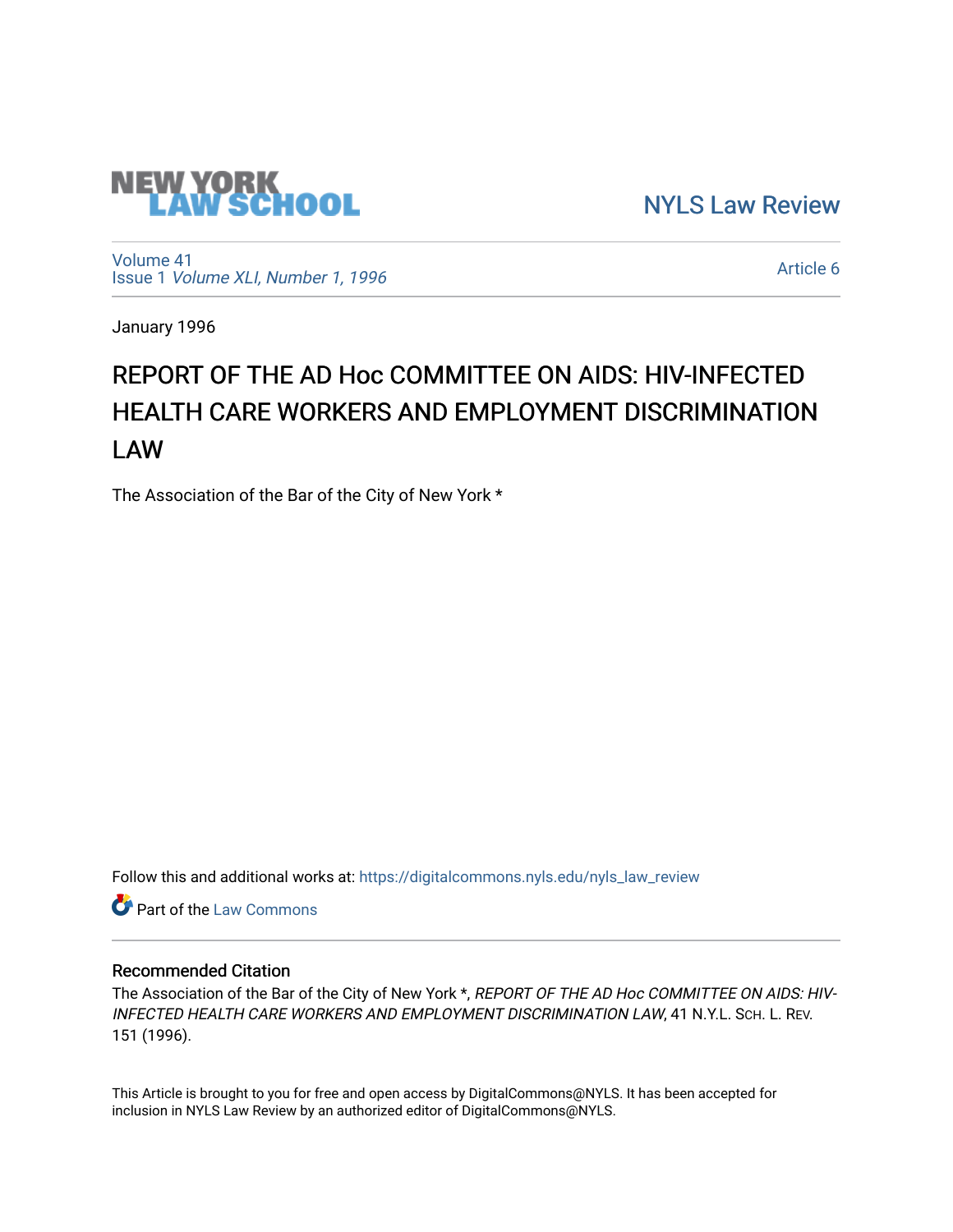## REPORT OF THE AD HOC COMMITTEE ON AIDS:\* HIV-INFECTED HEALTH CARE WORKERS AND EMPLOYMENT DISCRIMINATION LAW\*

#### THE ASSOCIATION OF THE BAR OF THE CITY OF NEW YORK

Federal law prohibits unjustified employment discrimination on the basis of Human Immunodeficiency Virus (HIV) infection' by all programs receiving federal financial assistance or having federal contracts<sup>2</sup> or employing fifteen or more workers.<sup>3</sup> In many jurisdictions state or local law also prohibits such discrimination. Discrimination is considered to be iustified if it is necessary to avoid a "direct threat" to the health or safety of others.4 The United States Supreme Court has ruled that individuals

\*\* This report is reprinted with permission from *The Record* of The Association of the Bar of the City of New York, **0** 1996. 51 THE REcoRD 246 (1996). The report has been reprinted in its original form. No revisions have been made by the editorial staff of the *New York Law School Law Review.*

1. HIV is believed by medical researchers to be a causative agent in the development of Acquired Immunodeficiency Syndrome (AIDS). Legislative history and court decisions have established that HIV infection is a disability covered under federal discrimination law. *See* U.S. Sen. Comm. on Labor and Human Resources, Aug. 30, 1989 at 22, citing U.S. Dept. of Justice, *Application of Sec. 504 of the Rehabilitation Act to HIV-Infected Individuals,* Sept. 27,1988, at 9-11, 28 C.F.R. §36.104(1)(B)(ii)(DOJ regulation). *See also,* Doe v. Dolton Elementary School Dist. No. 148, 694 F.Supp. 440 (N.D.Ill. 1988)(holding that HIV-infected student would likely prevail in showing that he was "handicapped individual"); Doe v. Atty. Gen. of U.S., 723 F.Supp. 452 (N.D.Cal. 1989)(holding that AIDS is a "handicap" for purposes of the Rehabilitation Act); Howe v. Hull, 873 F.Supp. 72 (N.D.Ohio 1995)("AIDS and HIV infection are both disabilities within the meaning of the ADA"). *But see* Ennis v. Nat'l Ass'n of Bus. & Ecuc. Radio, Inc., 53 F.3d 55, 59-60 (4th Cir. 1995) (noting in dicta that HIV infection should not be a *per se* disability).

2. Sees. 503 and 504, Rehabilitation Act of 1973, 29 U.S.C.§793, 794(a).

3. Title I, Americans With Disabilities Act, 42 U.S.C. §12111(5)(A). Under both ADA and the Rehabilitation Act, having a disability includes having a record of a disability and being perceived as having a disability.

4. See 29 U.S.C.§706(D) and 42 U.S.C. §12113(b).

<sup>\*</sup> Ad Hoc Committe on AIDS: Susan Lyn Hendricks (Chair), M. David Zurndorfer (Secretary), Marjorie E. Berman, Richard F. Bernstein, Elizabeth B. Cooper, Trilby **E.** De Jung, Laura E. Drager, Marc **E.** Elovitz (member of the Subcommittee on HIV-Infected Health Care Workers), David A. Hansell, Alan M. Koral (member of the Subcommittee on HIV-Infected Health Care Workers), Edward S. Kornreich, Arthur S. Leonard (Chair of Subcommittee on HIV-Infected Health Care Workers), Lori R. Levinson, Nancy B. Mahon, Catherine H. O'Neill, William **J.** Rold, Cynthia **J.** Schneider, Michael R. Sonberg, Norton Spritz. The Subcommittee acknowledges the research assistance of Helen Ullrich, New York Law School 1996.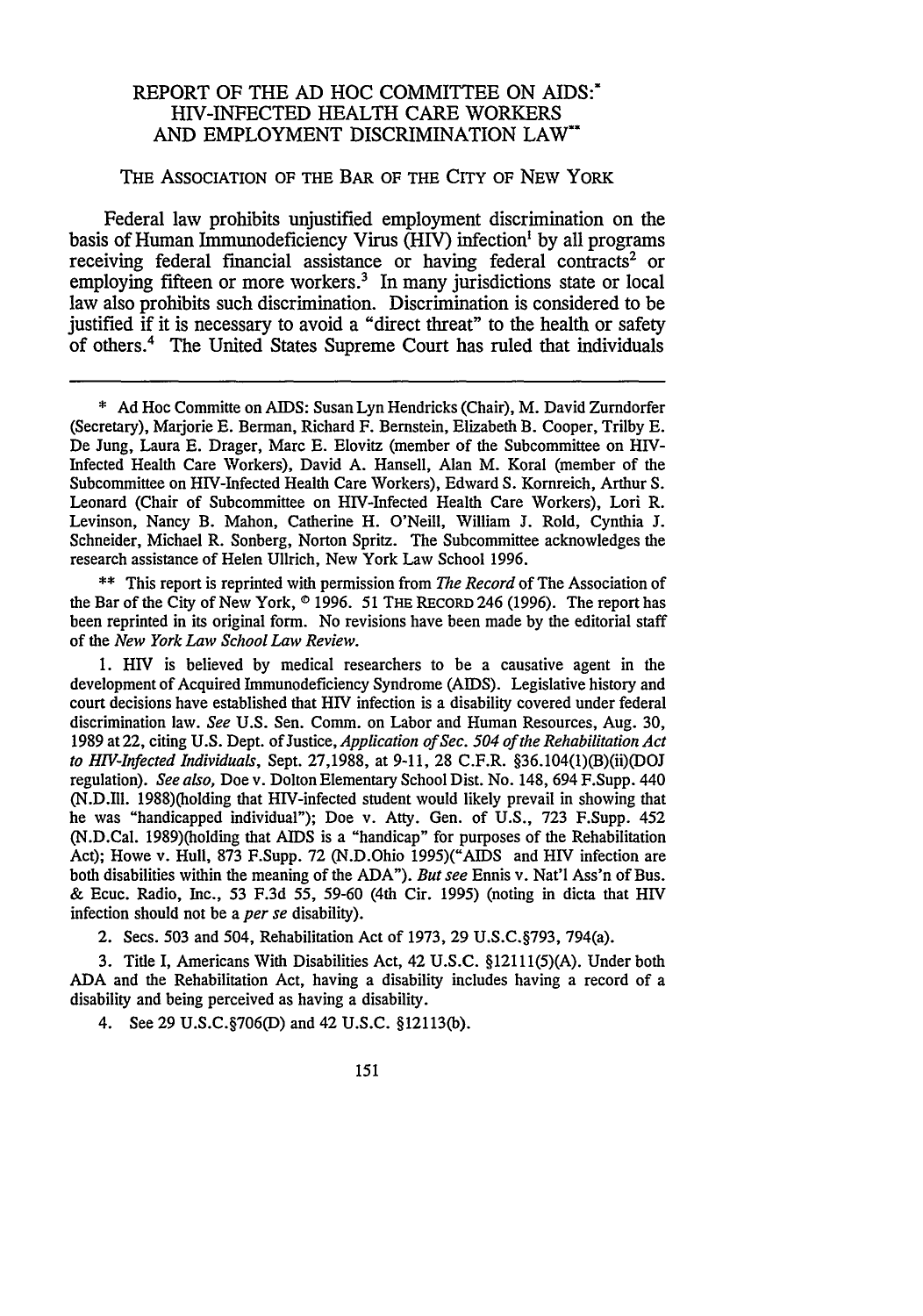with contagious diseases who are otherwise able to perform their jobs are protected from discrimination unless their condition presents a "significant risk" of transmission to others in the workplace.<sup>5</sup>

Despite these legal principles, health care workers who either have HIV infection or were believed by their employers to have HIV infection have been notably unsuccessful in winning reinstatement to their jobs in federal disability discrimination litigation.<sup>6</sup> Almost without exception, federal courts have adopted an approach that finds HIV-infected health care workers to present a significant risk of transmission,<sup>7</sup> even though there have been no documented cases of HIV transmission by surgeons, surgical technicians, or nurses while providing care to patients. $8 \text{ A}$ review of the facts about HIV transmission and the relevant legal principles shows that the federal courts have erred with respect to both the facts and the law in their interpretation and application of federal disability law. In the absence of unusual circumstances, HIV-infected health care workers should be allowed to practice their profession.

#### I. HIV TRANSMISSION

HIV is a blood-borne virus. Since the AIDS epidemic was first documented **by** the CDC in the early 1980s, epidemiological study of reported cases has identified a limited number of ways that the virus can be transmitted. The most common means of transmission are through sexual intercourse or shared use of hypodermic injecting equipment. Prior to the development and licensing of a screening test for blood, transmission also occurred through blood transfusions and the use of blood-based products, such as clotting medication used **by** hemophiliacs. There are also documented cases of HIV transmission from infected mothers to children in utero, or during childbirth or breastfeeding. However, there is no evidence that HIV is spread through kissing,

**5.** School Bd. of Nassau County, Fla. v. Arline, 480 **U.S.** 273, 289, 107 S.Ct. 1123, 1132 (1987).

*7. See infra* Part **III.**

8. The only case of suspected occupational transmission **by** a health care worker involved a Florida dentist, Dr. David Acer. Despite extensive investigation, the Centers for Disease Control and Prevention have been unable to establish how Dr. Acer might have transmitted HIV to several of his patients, or even whether the transmission might have been among patients and from a patient to Dr. Acer. ANN. INTERN. MED. 1992: 116:798-804, ANN. INTERN. MED. 1994; 121:886-88. Unfortunately, this one case - out of millions of health care worker/patient contacts - has shaped much of the debate about discrimination against HIV-infected health care workers.

**<sup>6.</sup>** Reinstatement with backpay is the primary remedy under federal employment discrimination law. *See* 42 **U.S.C.** §12117.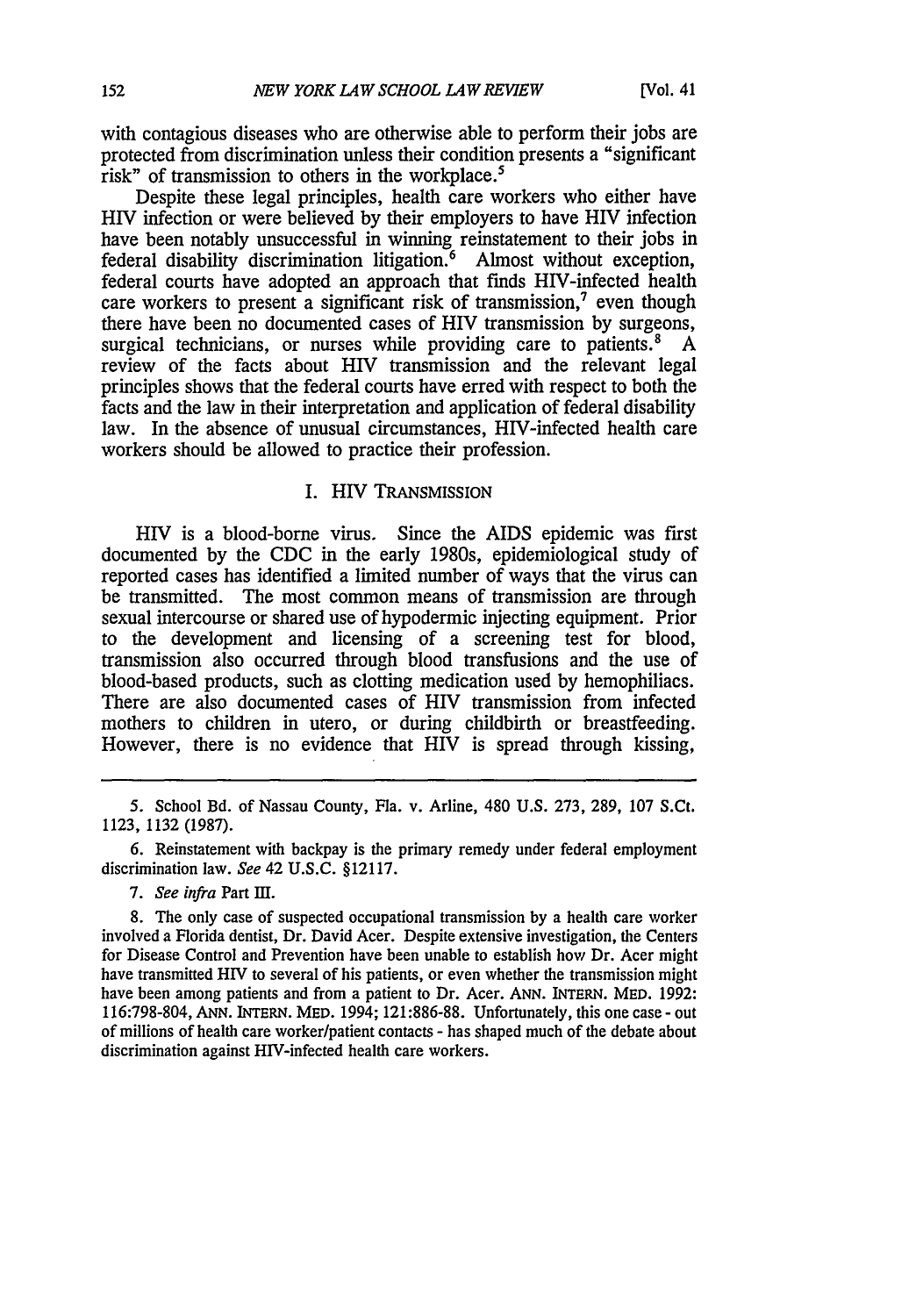touching or breathing. Furthermore, despite widespread fears that were actually embodied in an amendment to the Americans With Disabilities Act,<sup>9</sup> there is no evidence that HIV can be spread to restaurant patrons by HIV-infected food workers. Indeed, in most workplaces, the presence of an HIV-infected worker indisputably presents no significant risk to others.

One workplace where HIV transmission is a legitimate and serious concern, however, is the health care institution, where the possibility of acquiring HIV infection is a real occupational risk for health care workers. Some nurses, surgeons, and emergency medical service workers have acquired HIV infection through blood exposure during surgery, emergency treatment of bleeding patients, and through needle-stick or other accidental exposures to patient blood.<sup>10</sup> It is estimated that hundreds of health care workers have become infected - many through occupational exposure - in the two decades that HIV has been present in the United States. The phenomenon of HIV transmission from patients to health care workers has received considerable study, and the CDC has been able to calculate the likelihood that a health care worker will acquire HIV-infection as being small but not negligible.<sup>11</sup> The response of the Centers For Disease Control has been to publish Guidelines requiring that all health care workers take "universal precautions", i.e. basic health care practices that minimize contact with bodily fluids, when dealing with patients.<sup>12</sup>

Many, perhaps most, HIV-infected health care workers have continued their normal work routines for considerable periods of time without knowing that they were infected.'3 Others, knowing of their infection

10. Of course, some health care workers have acquired HIV infection outside their workplaces, through the other identified mechanisms of infection.

11. *See, e.g.,* Gerberding, Bryant-LeBlanc, et al, *Risk of Transmitting The Human Immunodeficiency Virus, Cytomegalovirus, and Hepatitis B Virus To Health Care Workers Exposed To Patients With AIDS and AIDS-Related Conditions, 156* J. INFECTIOUS **DIsEAsES** 1-8 (1987); American Bar Association AIDS Coordinating Committee, *Calming AIDS Phobia: Legal Implications of the Low Risk of Transmitting HIV in the Health Care Setting,* 28 U. MICH. **J.** L. REFORM 733, 739-42 (1995) (hereinafter "ABA AIDS Coordinating Committee Report").

12. 52 C.F.R. 41818 (1987).

13. This is particularly likely to have occurred among health care workers who were not infected through occupational exposure. For example, a woman may unwittingly acquire HIV infection through sexual intercourse with an infected man and, in the absence of overt symptoms, not learn of her infection for years. However, during the

*<sup>9.</sup> See* 42 U.S.C. 12113(d). Such fears led to the passage of this amendment which requires that the Secretary of Health and Human Services gather information regarding infectious and communicable diseases which may be transmitted through food handling and disseminate such information to the general public. The Secretary, however, has not designated AIDS as a condition subject to this provision.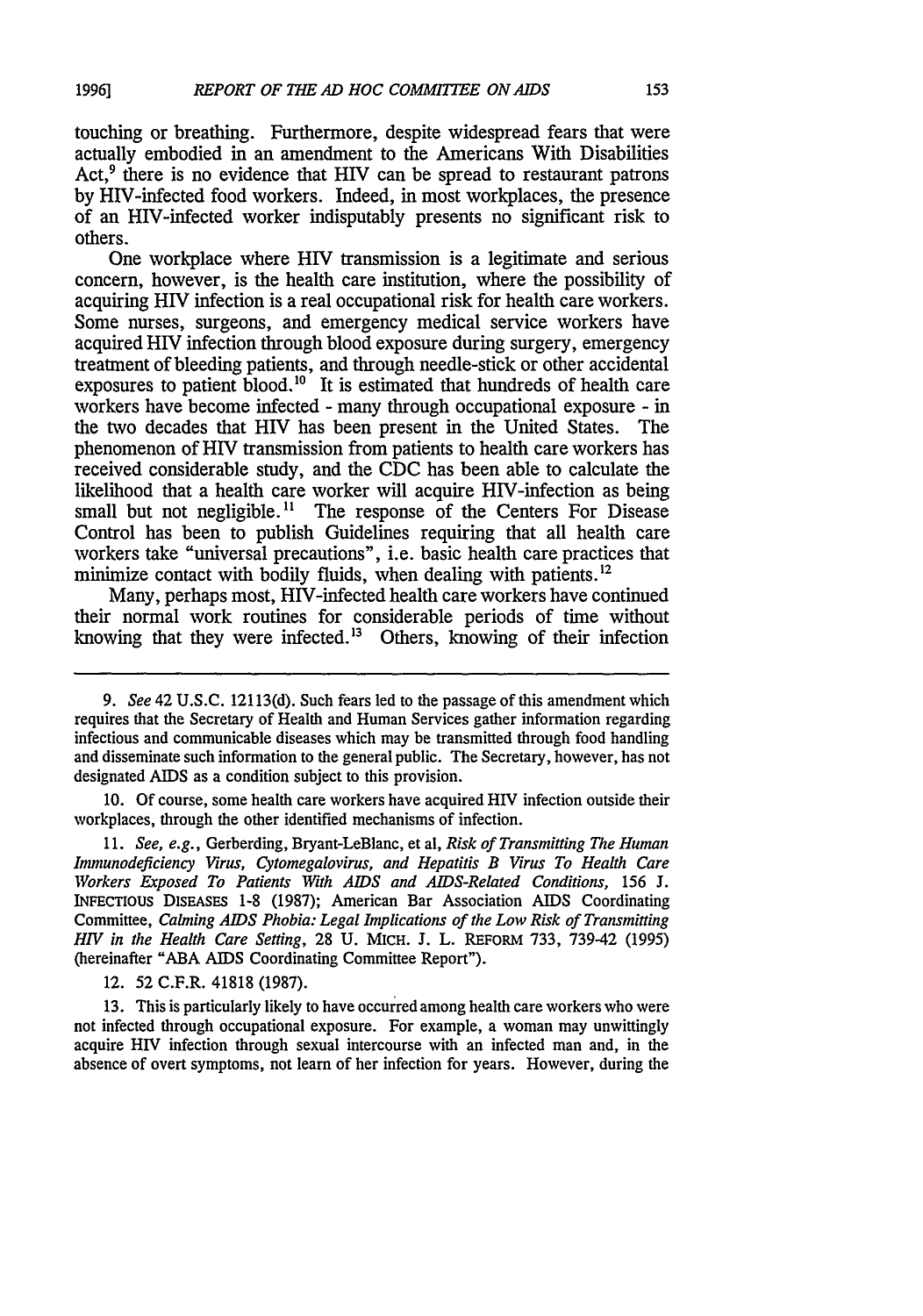and fearing discrimination, have continued to work while keeping their HIV status a secret. By now, midway through the second decade of the AIDS epidemic in the United States, thousands of patients have been treated by HIV-infected surgeons and other health care professionals in procedures that include the possibility of blood exposure. Numerous studies have been conducted of the patients of those health care workers (including surgeons) whose HIV status became known. As of mid-1995, there is not one documented case where a patient contracted HIV from an infected health care worker.<sup>14</sup>

Despite the lack of any confirmed cases of health care worker to patient transmission to form the basis for a calculation, the CDC has estimated the likelihood of transmission from an infected health care worker to a patient as between 0.0024% (1 in 42,000) and 0.00024% (1 in 417,000), using the transmission rate from patients to health care workers in needle-stick injury as a basis for statistical modelling.<sup>15</sup> The **CDC** produced these estimates in response to speculation that a Florida dentist, Dr. David Acer, had transmitted HIV to several of his patients during the course of treatment. Although DNA analysis showed that the dentist and his patients were infected by the same strain of the virus, the CDC has never been able to establish conclusively whether the virus was actually transmitted by the dentist to his patients, or how it was transmitted. Neither has the CDC established that the risks of HIV transmission in the course of dental treatment provide an appropriate basis for drawing conclusions about transmission risk during other types of health care procedures.

early years of the epidemic, and certainly before the HIV-antibody screening test was available, workers who suffered needle-stick injuries might have gone for considerable periods of time before learning of their positive HIV status. By contrast, since the inception of the screening test, health care workers who suffer needle-stick injuries routinely seek testing.

<sup>14.</sup> A summary review of ongoing research on the HIV status of patients of HIVinfected health care workers published in the May 1, 1995 issue of *Annals of Internal Medicine* confirmed that, apart from the dental cases involving Dr. Acer, not one case of health care worker-to-patient transmission had been documented. As mentioned above, the CDC investigation of the Acer case has not resulted in a definite determination of how HIV infection was spread among his patients. *See* Laurie M. Roberts et al., *Investigations of Patients of Health Care Workers Infected With HIV,* 122 **ANN. OF** INTERN. MED. 653-57, May 1, 1995; Wendy K. Mariner, *AIDS Phobia, Public Health Warnings, and Lawsuits: Deterring Harm or Rewarding Ignorance?,* 85 AM. **J.** PUB. HEALTH 1562, November, 1995.

*<sup>15.</sup> See* Doe v. University of Maryland Medical System Corp., 50 F.3d 1261, 1263 (4th Cir. 1995) (citing CDC, *Open Meeting on the Risks of Transmission of Blood-borne Pathogens to Patients During Invasive Procedures,* Feb. 21-22, 1991).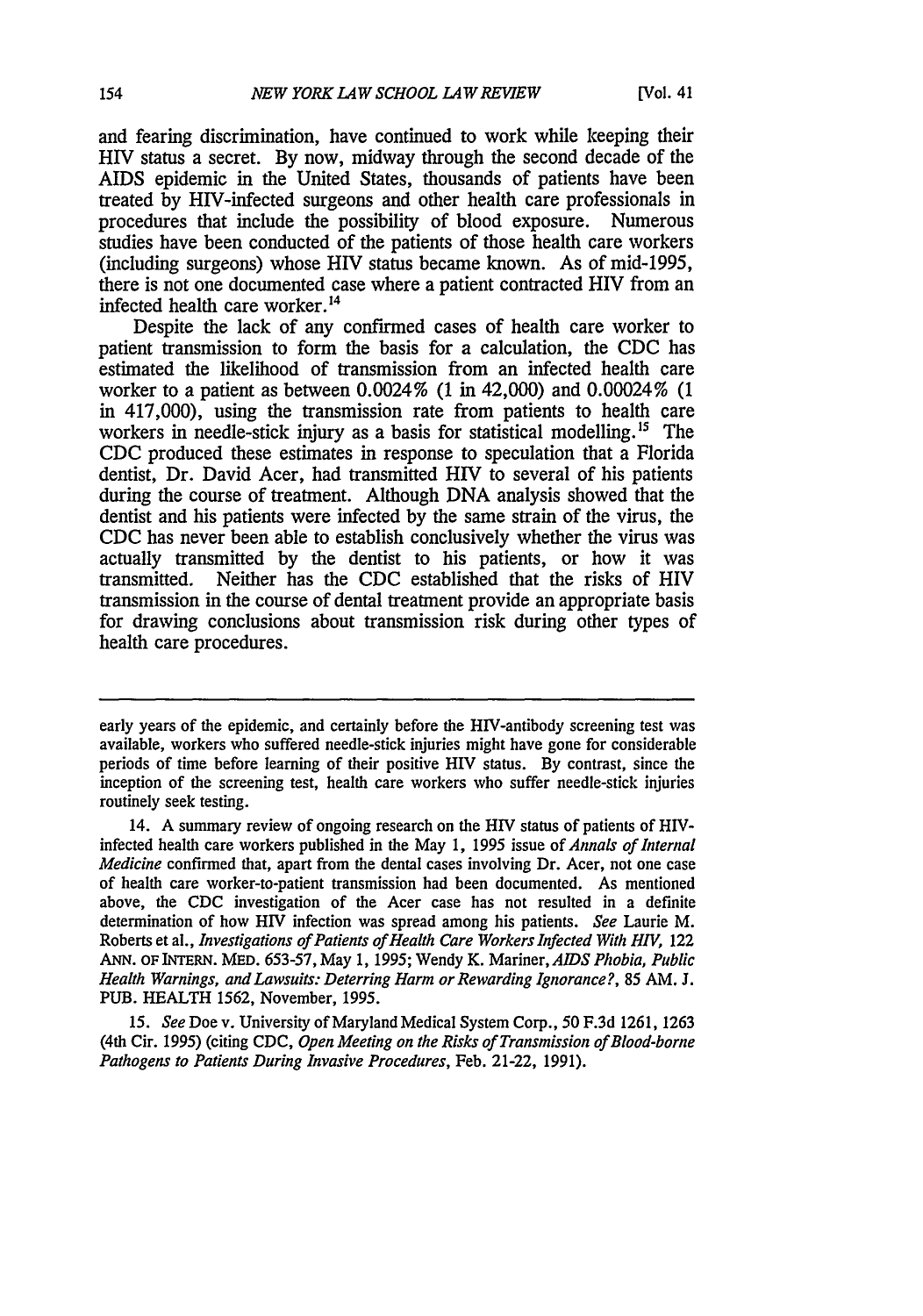## II. THE **LEGAL** FRAMEWORK

When claims of discrimination based on AIDS or HIV infection began to reach the courts in the mid-1980s, they were dealt with under Section 504 of the Rehabilitation Act of 1973, a federal law that prohibits disability discrimination by programs receiving federal financial assistance, or under existing state or local laws forbidding employment discrimination on the basis of handicapping conditions.<sup>16</sup> However, at that time there was no definitive judicial precedent establishing that persons with contagious conditions were protected by disability discrimination law.

In 1987, the United States Supreme Court ruled in *School Board of Nassau County, Florida v. Arline<sup>17</sup>* that a person with a contagious condition could be considered "handicapped" under Section 504, provided that her condition met the literal requirements of "a physical or mental impairment which substantially limits one or more of such person's major life activities" or otherwise fulfilled the Act's extension of coverage to persons who had a record of such an impairment or who were regarded as having such an impairment. Focusing on the facts of *Arline,* which involved an elementary school teacher with recurrent active tuberculosis, the Court held that the factor of contagiousness was relevant to determining whether the individual was qualified, despite her handicapping condition, to continue working. In a footnote, the Court stated:

A person who poses a significant risk of communicating an infectious disease to others in the workplace will not be otherwise qualified for his or her **job** if reasonable accommodation will not eliminate that risk. The Act would not require a school board to place a teacher with active, contagious tuberculosis in a classroom with elementary school children.

The Court instructed the district court to undertake "an individualized inquiry" to determine whether the individual presented a "significant risk."18

In the context of the employment of a person handicapped with a contagious disease, we agree with amicus American Medical Association that this inquiry should include:

18. *Id.* at 288-89.

<sup>16.</sup> Arthur S. Leonard, *Employment Discrimination Against Persons With AIDS,* 10 U. **DAYTON** L. REv. 681 (Spring 1985).

<sup>17. 480</sup> U.S. 273 (1987).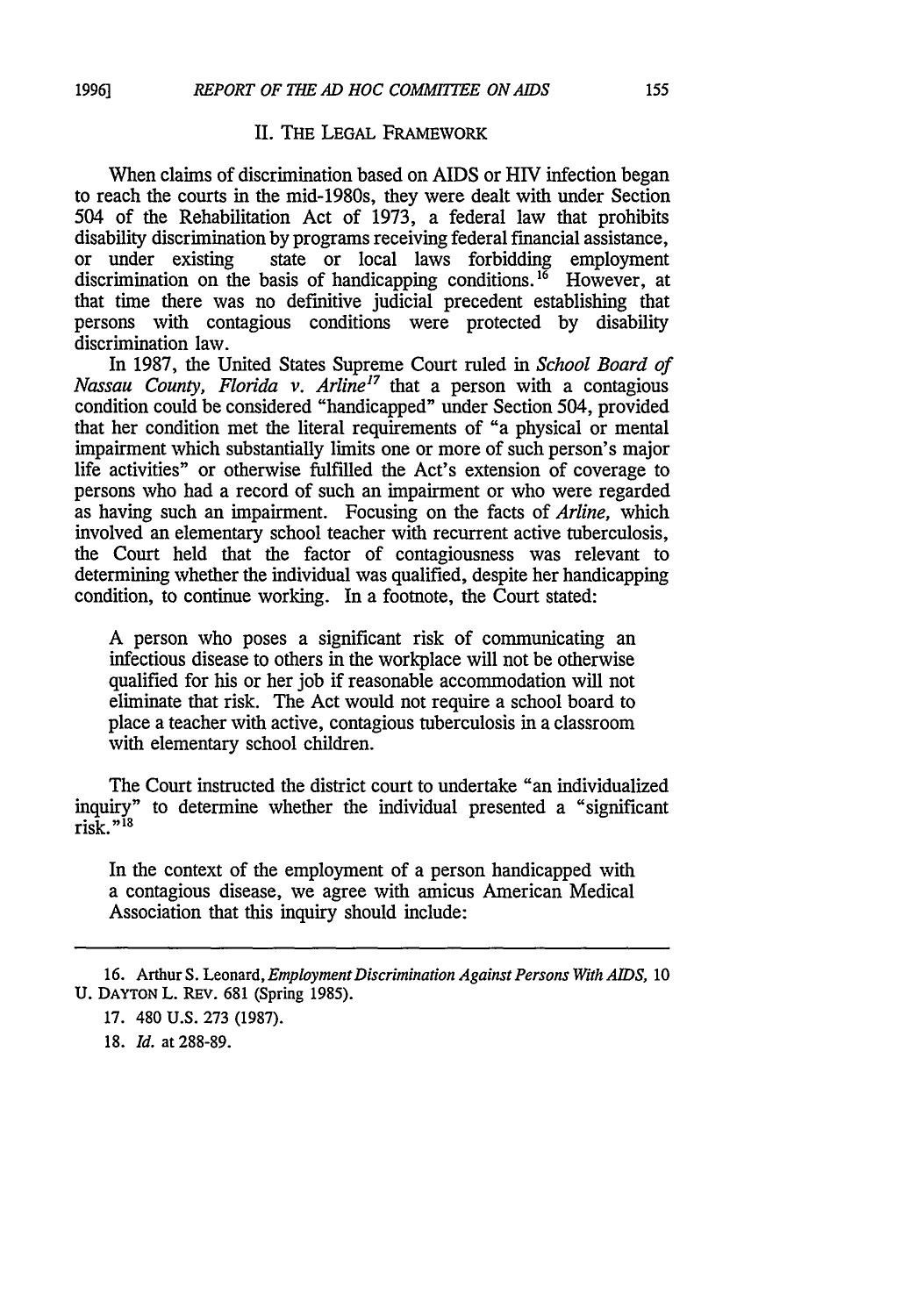(findings of) facts, based on reasonable medical judgments given the state of medical knowledge, about (a) the nature of the risk (how the disease is  $(a)$  the nature of the risk transmitted), (b) the duration of the risk (how long is the carrier infectious), (c) the severity of the risk (what is the potential harm to third parties) and (d) the probabilities the disease will be transmitted and will cause varying degrees of harm.

In making these findings, courts normally should defer to the reasonable medical judgments of public health officials. The next step . . . is for the court to evaluate, in light of these medical findings, whether the employer could reasonably accommodate the employee under the established standards for that inquiry.

Congress subsequently codified this approach in amendments to the Rehabilitation Act and the later-enacted Americans With Disabilities Act.<sup>19</sup> Congress provided that employees who present a "direct threat" of transmission of contagious conditions in the workplace could be excluded, and noted in legislative history that the analysis set forth by the Supreme Court in *Arline* was to be used in evaluating individual cases.<sup>20</sup> Courts deciding discrimination claims by HIV-infected health care workers have cited *Arline* as the authoritative source of interpretive guidance to the requirements of Section 504 and the ADA.2'

## III. COURT DECISIONS INVOLVING HIV-INFECTED HEALTH CARE WORKERS

No HIV-infected health care worker has ever won reinstatment from a court that purported to apply the *Arline* standards. Rather, apparently ignoring the requirement that an individualized assessment of risk be made and that "reasonable medical judgments of public health officials" receive judicial deference<sup>22</sup>, courts have interpreted the *Arline* standard so as to disqualify from protection any individual with a contagious condition where the following two requirements are met: (1) the contagious agent, if transmitted, may prove fatal; and (2) there is any risk, no matter how

22. *Arline,* 480 U.S. at 288.

<sup>19.</sup> *See* Civil Rights Restoration Act, 1988-89 (adding "(3) Direct threat, The term 'direct threat' means a significant risk to the health or safety of others that cannot be eliminated by reasonable accommodation"); 42 U.S.C. §12111(3).

<sup>20.</sup> See supra n.1, at 27, stating that determination that a person would pose a direct threat to others must be made on a case-by-case basis, consistent with the standards set forth in *Arline.*

<sup>21.</sup> *See infra,* part MI.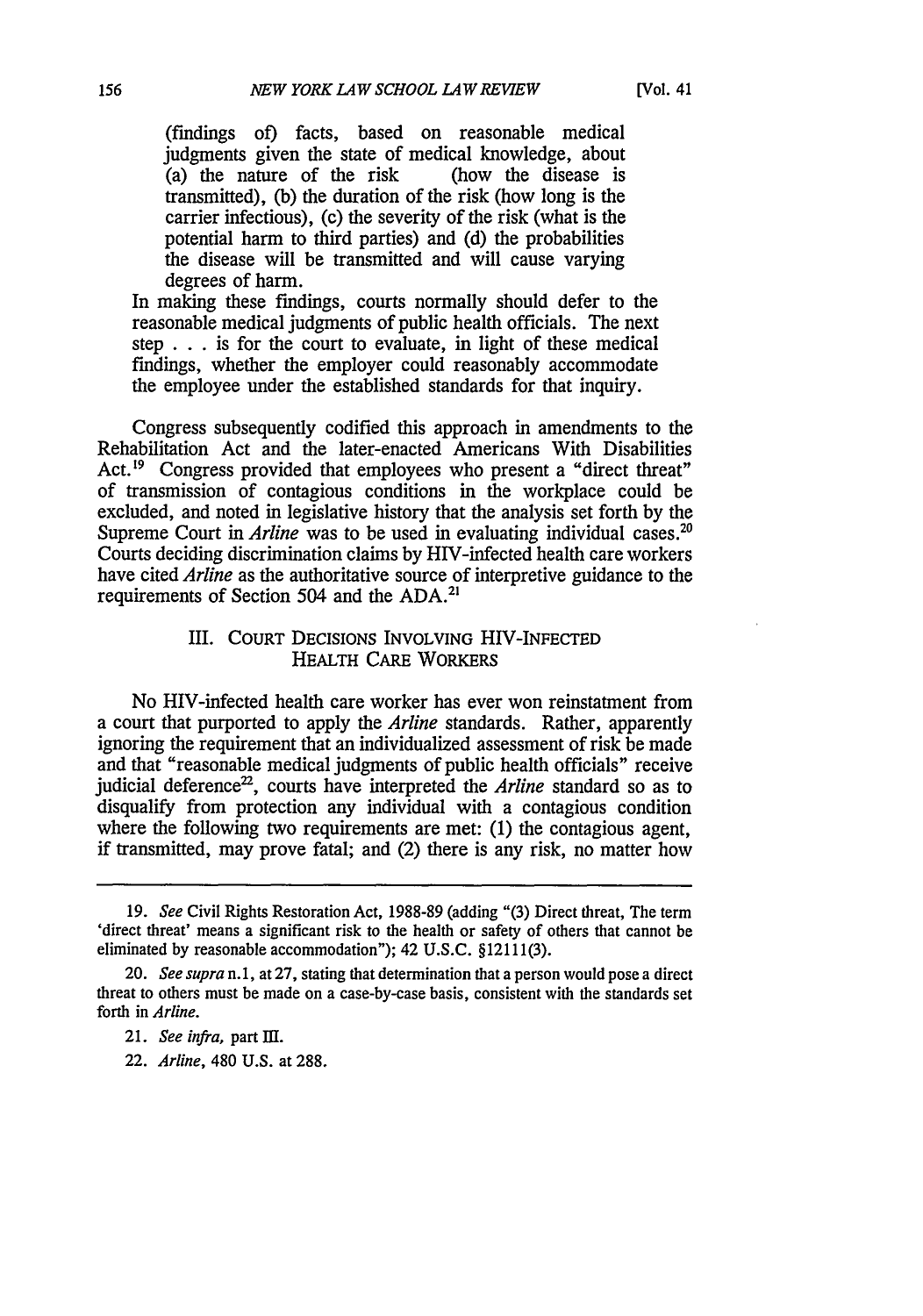small or theoretical, that the contagious agent will be transmitted occupationally. In short, the courts have adopted a "zero risk" approach in determining whether HIV-infected health care workers are "qualified" to continue working despite their disability.<sup>23</sup>

The decision of the United States Court of Appeals for the Fourth Circuit in *Doe v. University of Maryland Medical System Corporation*<sup>24</sup> illustrates this analytical process. The case involved a neurosurgery resident (identified as Dr. Doe) who suffered a needle-stick injury and subsequently tested HIV-seropositive. He was suspended from performing surgery and the hospital referred his case to an internal panel of experts on blood-borne pathogens. The panel recommended that Dr. Doe be allowed to resume practicing surgery except for certain procedures considered particularly risky due to the use of exposed wire, $25$  but did not recommend that Doe be required to disclose his HIV status to patients.<br>The hospital administration, however, rejected the panel's The hospital administration,<br>recommendation. It permanel It permanently suspended Doe from practicing neurosurgery at the hospital and instead offered him alternative residencies in non-surgical fields. Doe claimed that this violated his employment rights under federal disability law.

After invoking the *Arline* formula for determining whether an individual presents a significant risk that cannot be eliminated by reasonable accommodation, the court concluded that Doe did not qualify for protection. It reasoned:

Although there may presently be no documented case of surgeon-to-patient transmission, such transmission clearly is possible. And, the risk of percutaneous injury can never be eliminated through reasonable accommodation **....** Thus, even if Dr. Doe takes extra precautions (such as wearing two pairs of

**25.** *Id.* at 1262.

<sup>23.</sup> The only exception to date is a recent unpublished decision by the United States Court of Appeals for the Ninth Circuit concerning a doctor whose contract to perform physical examinations was terminated by the Federal Bureau of Investigation, ostensibly because the Bureau lost confidence in the doctor when he would neither confirm nor deny rumors that he had AIDS. Significantly, the Circuit Court's decision came well after the death of the doctor, thus reducing the claim to one for money damages by his estate rather than one for "reinstatement" or specific performance of his contract with the Bureau. In addition, this case is significantly different from other HIV-infected health care worker cases addressed by courts because it is unlikely that a doctor performing routine physical examinations will be undertaking invasive procedures presenting any measurable risk of HIV transmission. Doe v. Atty Gen. of the U.S., 62 F.3d 1424 (9th Cir., June 30, 1995) (table - unpublished disposition) (text available at 1995 WL 392178).

<sup>24. 50</sup> F.3d 1261 (1995).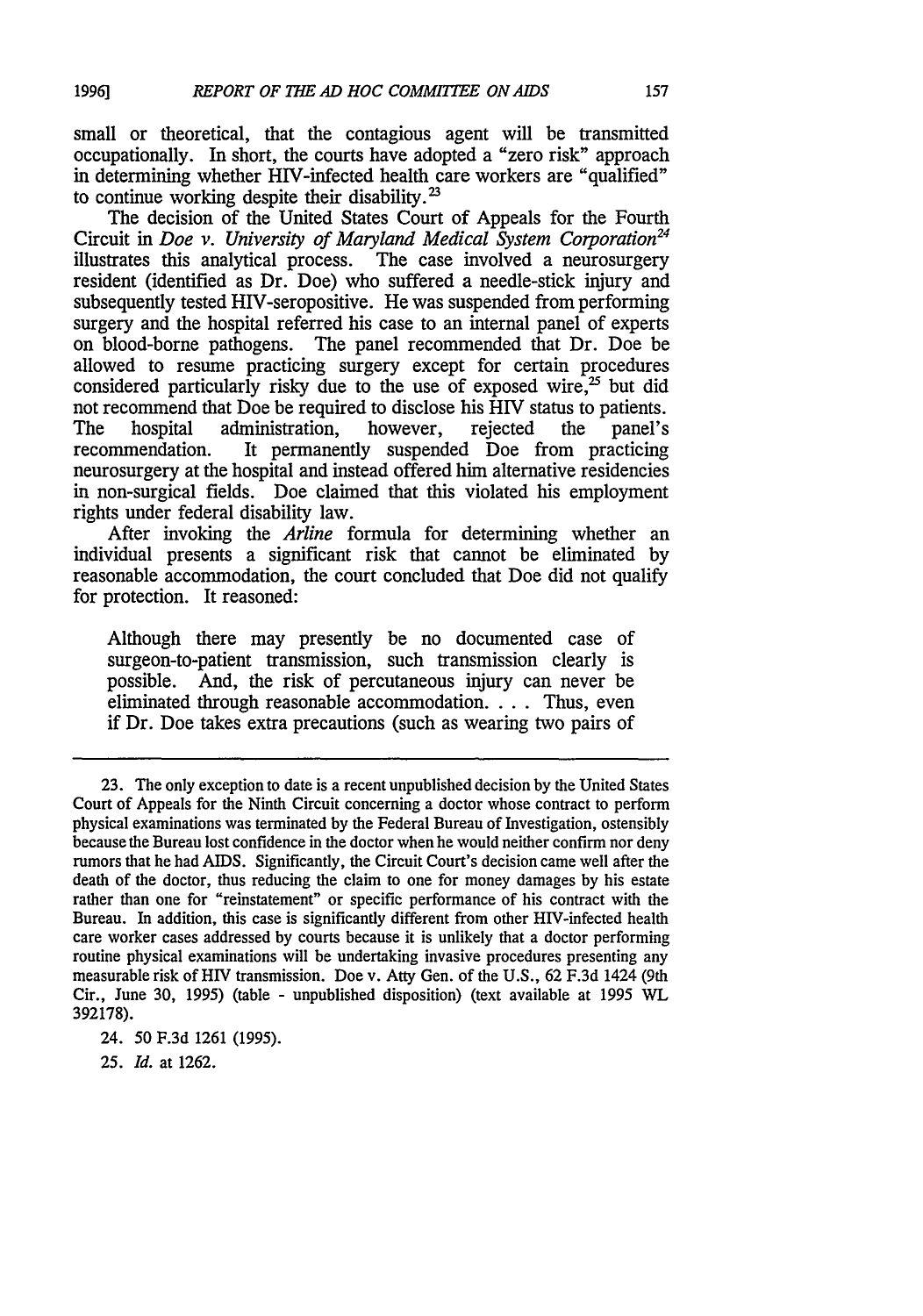gloves, making stitches with only one hand, and using blunt-tipped, solid-bore needles) some measure of risk will always exist because of the type of activities in which Dr. Doe is engaged.

The court placed significant weight on the evidence that the hospital's "decision to terminate Dr. Doe was thoroughly deliberated."

UMMSC carefully reviewed the recommendations of the panel on blood-borne pathogens, which in turn considered all then-current knowledge of the transmissibility of HIV in the health-care setting. In spite of the low risk of transmission, UMMSC made a considered decision to err on the side of caution in protecting its patients. And, there is nothing in the record to indicate that UMMSC acted with anything other than the best interests of its patients and Dr. Doe at heart.

What the court left unsaid is that UMMSC *rejected the* recommendation of its expert panel, which had concluded that Dr. Doe would *not* present a significant risk of HIV transmission to patients if he refrained from performing certain procedures. That the decision to remove Dr. Doe from the surgery residency was "thoroughly deliberated" is irrelevant under Section 504 and the ADA Title I; according to *Arline,* what is relevant is whether the best available advice from medical and public health experts supports the conclusion that a particular individual presents a "significant risk of transmission." The internal expert panel considered all the available evidence and recommended against the course subsequently taken by the hospital administrators, who decided to "err on the side of caution. $i^{26}$  The very words used by the court indicate the discordance between its decision and the policy underlying Section 504 and ADA Title I. "Erring" on the side of caution means eliminating highly trained, qualified persons with disabilities from jobs which they are competent to perform safely.

The court also pointed to recommendations by the CDC that HIV-infected surgeons be restricted from performing "those procedures identified by the hospital as exposure-prone." The hospital's expert panel identified such procedures and recommended that Dr. Doe be restricted from performing them, but not that he be restricted from performing any surgery whatever. It was the hospital administration, which overruled its own expert medical panel, whose determination was deferred to by the court. It is unlikely that the CDC intended to have the determination of

26. *Id.* at 1266.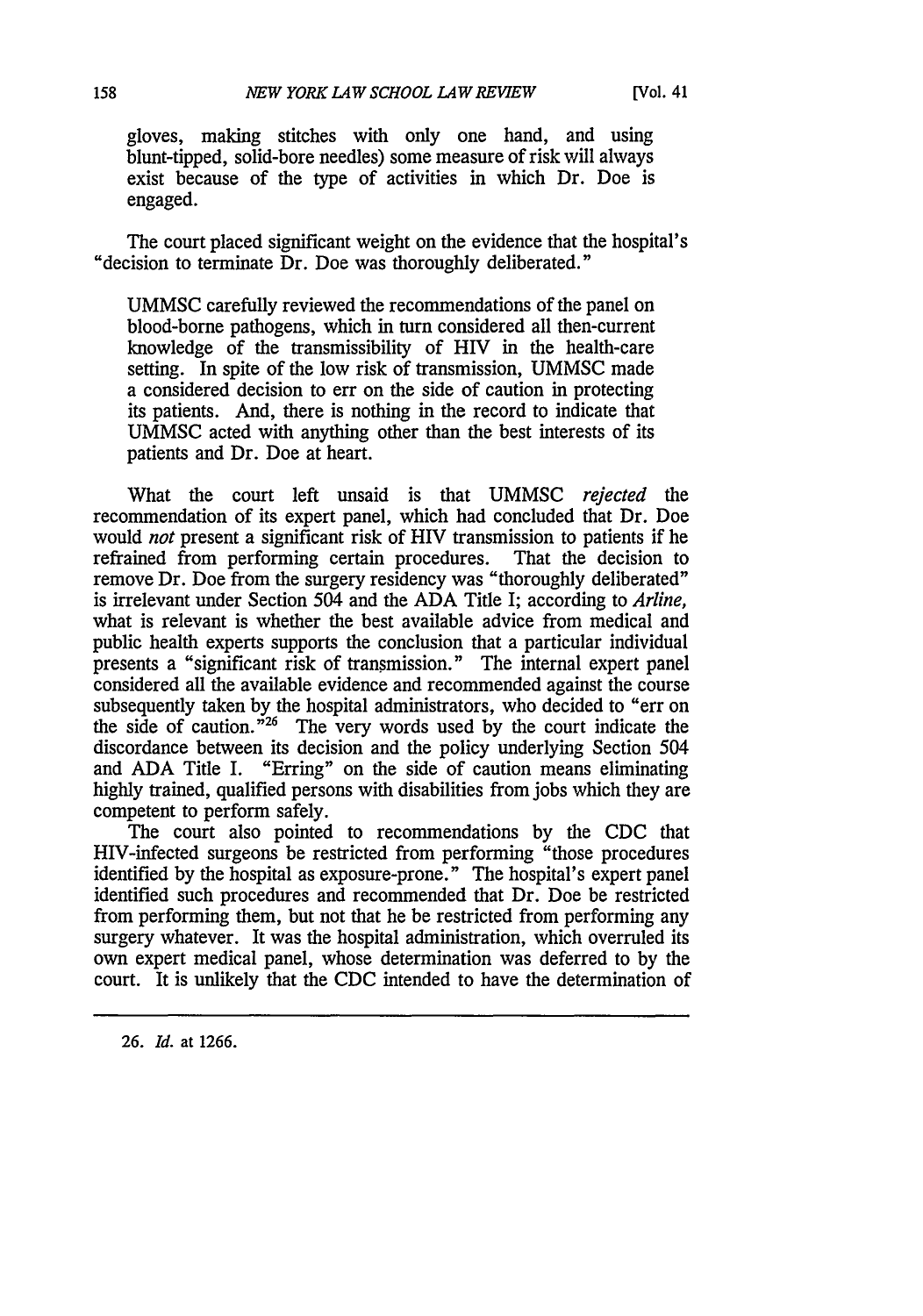**1996]**

whether a procedure is "exposure-prone" turn on factors other than the judgment of medical experts.

It is possible that the hospital administrators acted out of fear of potential legal liability and/or fear that if word got out that a surgeon at the hospital was HIV-seropositive the hospital might suffer adverse<br>publicity and a loss of patients. These are exactly the sorts of publicity and a loss of patients. considerations that the disability discrimination laws are supposed to preclude. Both the court and the hospital in *Doe v. UMMSC* and other cases cited below appear to have given neither credence nor weight to medical expertise regarding HIV-transmission risk.<sup>27</sup>

The Fourth Circuit's decision is not an isolated instance of such reasoning, but rather is typical of the approach taken to such cases by the federal courts. See, e.g., *Bradley v. University of Texas M.D. Anderson Cancer Center,* 3 F.3d 922 (5th Cir. 1993), cert. denied, 114 S.Ct. 1071 (1994)(surgical technician); *Leckelt v. Board of Commissioners of Hospital District No. 1,* 909 F.2d 820 (5th Cir. 1990) (licensed practical nurse); *Mauro v. Borgess Medical Center,* 886 F.Supp. 1349 (W.D.Mich. 1995) (surgical technician); *Scoles v. Mercy Health Corporation,* 887 F.Supp. 765 (E.D.Pa. 1994) (orthopedic surgeon); *Doe v. Washington University,* 780 F.Supp. 628 (E.D.Mo. 1991) (dental student); cf., *In re Application of Hershey Medical Center,* 407 Pa. Super. 565, 595 A.2d 1290 (1991), aff'd 535 Pa. 9, 634 A.2d 159 (1993) (ob/gyn resident); *Estate of Behringer v. Medical Center at Princeton,* 249 N.J. Super. 597, 592 A.2d 1251 (1991) (otolaryngologist and plastic surgeon).

Courts have also raised the issue of "informed consent," reasoning that disclosure of a surgeon's HIV-seropositive status to the patient may be required by ordinary tort law doctrines.<sup>28</sup> The informed consent requirement has never been construed to require physicians to disclose their "personal qualifications to perform the procedure at issue," such as their experience in performing the procedure in the past, their medical school academic record, their physical or emotional health, or the like.<sup>29</sup> Informed consent has normally referred to the established risks and

28. *E.g., Scoles v. Mercy Health Corp., supra; Estate of Behringer v. Medical Center at Princeton, supra.*

**29.** ABA Coordinating Committee Report, *supra.*

<sup>27.</sup> In *Arline,* the Supreme Court specifically addressed the problem of stereotyping and fear of contagion. ("Few aspects of a handicap give rise to the same level of public fear and misapprehension as contagiousness.") 480 U.S. 284, Fn. 12. In additional, the 4th Circuit in effect placed the burden on the plaintiff to prove that his employment as a surgeon would not present a significant risk to patients. The burden of proving risk is normally on the defendant as an affirmative defense. The court characterized the plaintiff as not "qualified" because it believed that no accommodation could reduce the risk to zero.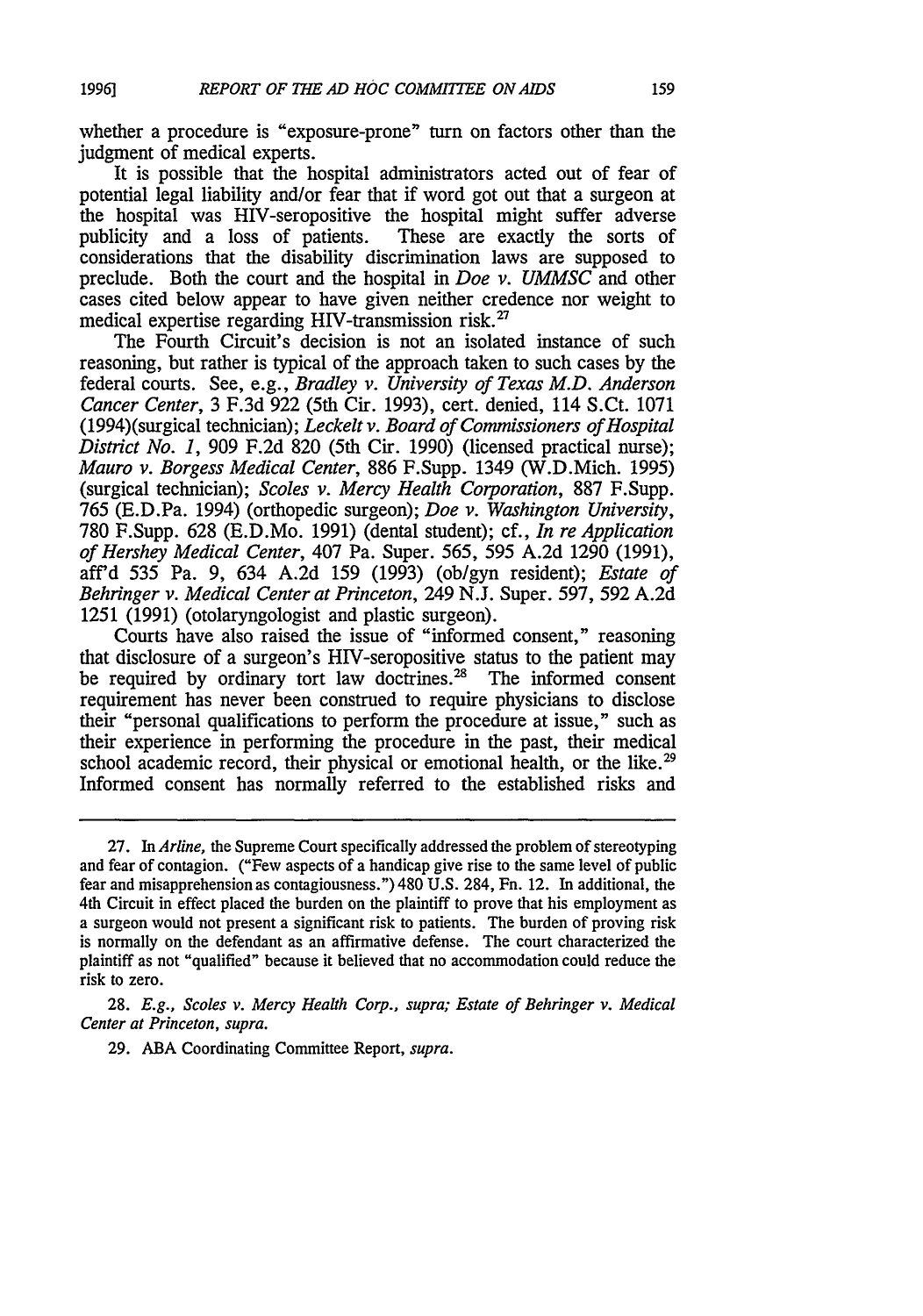potential outcomes of a particular medical procedure. The Centers for Disease Control took the position that disclosure of HIV-seropositive status may be required before the performance of an "exposure-prone invasive procedure" -- that is, a procedure that has been determined by medical experts to present an enhanced risk of HIV transmission **--** but that otherwise disclosure is not normally required.<sup>30</sup> Ordinary principles of informed consent require disclosure of actual risks. Because the risk of HIV transmission during surgical procedures is, at best, speculative, informed consent principles should not be construed to require an HIVseropositive health care worker to disclose his or her status to the patient. Significant risk of HIV transmission is not established, and even if the risk models published by the CDC are treated as if they reflected an actual body of transmission data, the risks calculated by the CDC fall far below the level of many risks that are normally not required to be disclosed. **31**

## IV. CONCLUSION

In *Arline,* the Supreme Court made clear that decisions about restricting the employment of individuals with contagious conditions should be made on an individualized basis and be based on the best available medical evidence and the informed recommendations of public health authorities. The Supreme Court emphasized that decisions about the employment of persons with disabilities should be based on medical facts, not fear or speculation. Yet it appears that fear and speculation may be driving those courts that have ruled against HIV-infected health care workers.

The precise risk of HIV being transmitted from health care worker to patient can never be pinpointed. The AIDS epidemic has not yet reached the end of its second decade and, despite invasive procedures performed on thousands of patients by HIV-infected health care workers, there remain no documented cases demonstrating transmission from workers to patients during treatment. If there is an actual risk of transmission during surgery by surgeons, surgical technicians, nurses, or others who are following approved "universal precautions" against being infected themselves, it has yet to be demonstrated by actual experience. The probability of infection calculated by the CDC is so minute that it might be claimed that no case has yet been documented because not enough

<sup>30.</sup> Centers for Disease Control, *Recommendations for Preventing Transmissions of Human Immunodeficiency Virus and Hepatitis B Virus to Patients During Exposure-Prone Invasive Procedures,* 40 MORBIDITY & MORTALITY WKLY. REP. 2, 5. The American Medical Association and some state health departments have taken similar positions. ABA Coordinating Committee Report, *supra,* at 770.

<sup>31.</sup> ABA AIDS Coordinating Committee Report, *supra,* at 770-71.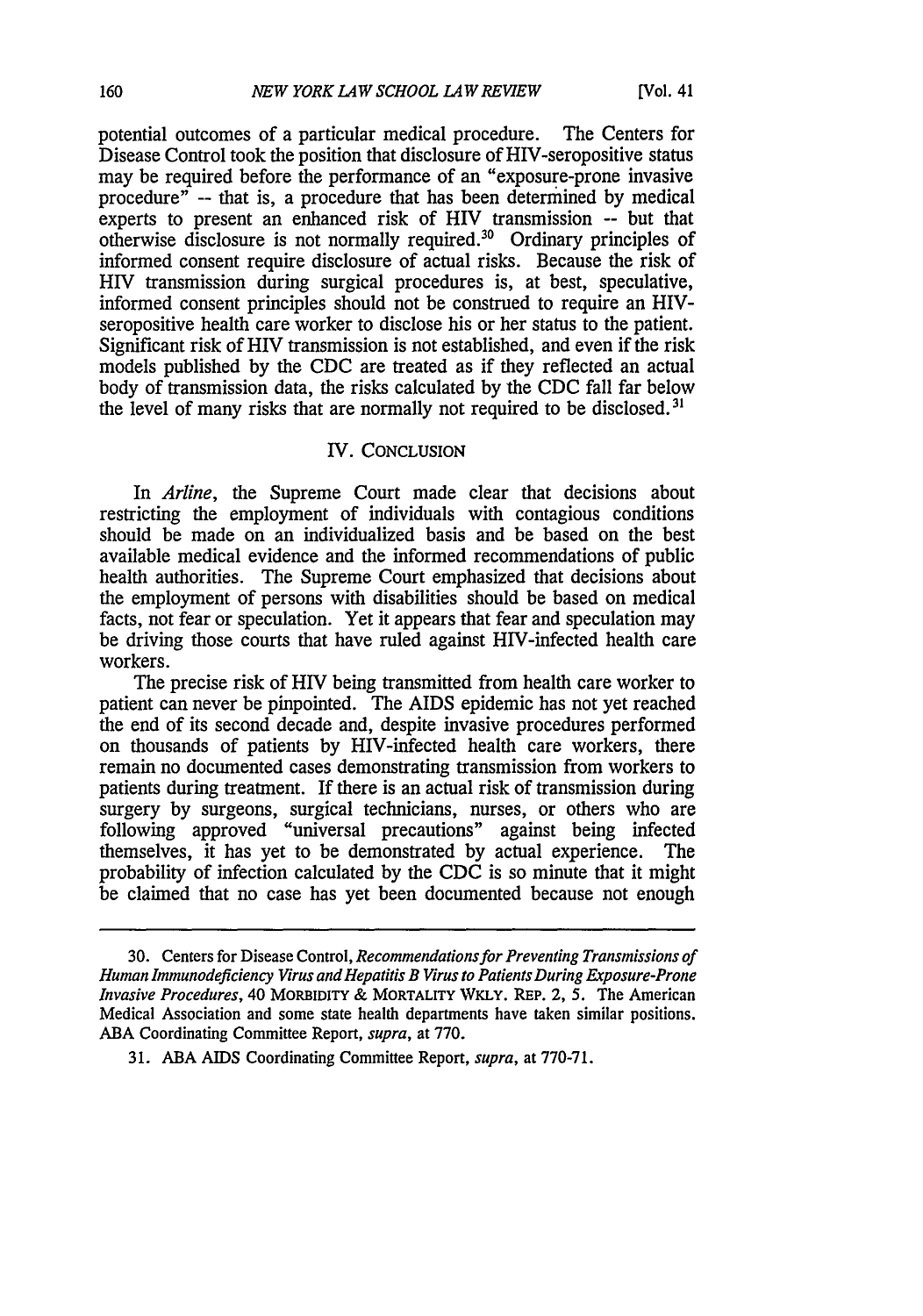contacts between HIV-infected health care workers and patients have occurred to date. If this is truly the case, then it is hard to understand how a serious claim could be made that the risk of transmission is "significant" unless that term is defined to mean "theoretical possibility."

It is equally hard to understand how courts can believe they are fulfilling the requirement of making an individualized determination of risk in particular cases when they adopt an undifferentiated approach that categorically excludes HIV-infected health care workers from being considered "qualified", without regard to the sorts of nuances that were taken into account by the expert internal panel in *Doe v. University of Maryland.* Yet it is an individualized approach that is mandated by *Arline* and the pertinent statutory provisions.

Whether Section 504 and Title I of the ADA should be interpreted to protect HIV-infected health care workers from being excluded from performing "invasive procedures" has been the subject of considerable academic debate. $32$  A majority of the academic commentators have either decried the approach being taken by the courts or called upon the CDC to issue more specific guidelines, while a minority have supported restricting HIV-infected health care workers from performing any procedures presenting a theoretical risk of transmission. The Committee believes that the majority of academic commentators have correctly understood the issues presented by this situation and have correctly concluded that the

32. *See, e.g.,* ABA Coordinating Committee Report, *supra;* Barnes, Rango, Burke & Chiarello, *The HIV-Infected Health Care Professional: Employment Policies and Public Health,* 18 L. MED. **&** HEALTH CARE 303 (Winter 1990); Bobinski, *Risk and Rationality: The Center for Disease Control andthe Regulation of HIV-Infected Health Care Workers,* 36 **ST.** Louis U. L.J. 213 (Winter 1991); Closen, *A Call for Mandatory HIV Testing and Restriction of Certain Health Care Professionals,* 9 **ST.** Louis U. PUB. L. REv. 421 (1990); Eisenstadt, *The HIV Infected Health Care Workers: The New AIDS Scapegoat,* 44 RUTGERS L. REV. 301 (Winter 1992); Feldblum, *A Response to Gostin, 'The HIV-Infected Health Care Professional: Public Policy, Discrimination and Patient Safety',* 19 L. MED. **&** HEALTH CARE 134 (Spring/Summer 1991); Gostin, *The HIV-Infected Health Care Professional: Public Policy, Discrimination and Patient Safety, 18* L. MED. **&** HEALTH CARE 311 (Winter 1990); Hermann, *Commentary: A Call for Authoritative CDC Guidelines for HIV-Infected Health Care Workers,* 22 J. L. MED. & ETHICS 176 (Summer 1994); Isaacman, *The Other Side of the Coin: HIV-Infected Health CAre Workers,* 9 ST. Louis U. PUB. L. REV. 439 (1990); Keyes, *Health-Care Professionals with AIDS: The Risk of Transmission Balanced Against the Interests of Professionals and Institutions,* 16 J.C. & U.L. 589 (Spring 1990); Reid, Schaper, Stanton, *HIV in the Health Care Workplace: Challenges Involving HIV-Infected Employees and Physicians,* 14 WHITTIER L. REV. 25 (1993); Watson, *Eliminating Fear Through Comparative Risk: Docs, AIDS and the Anti-Discrimination Ideal,* 40 BUFF. L. REv. 739 (Fall 1992). In addition to these articles, there are many others dealing with tort and informed consent issues, and dozens of student notes and comments focusing on particular cases.